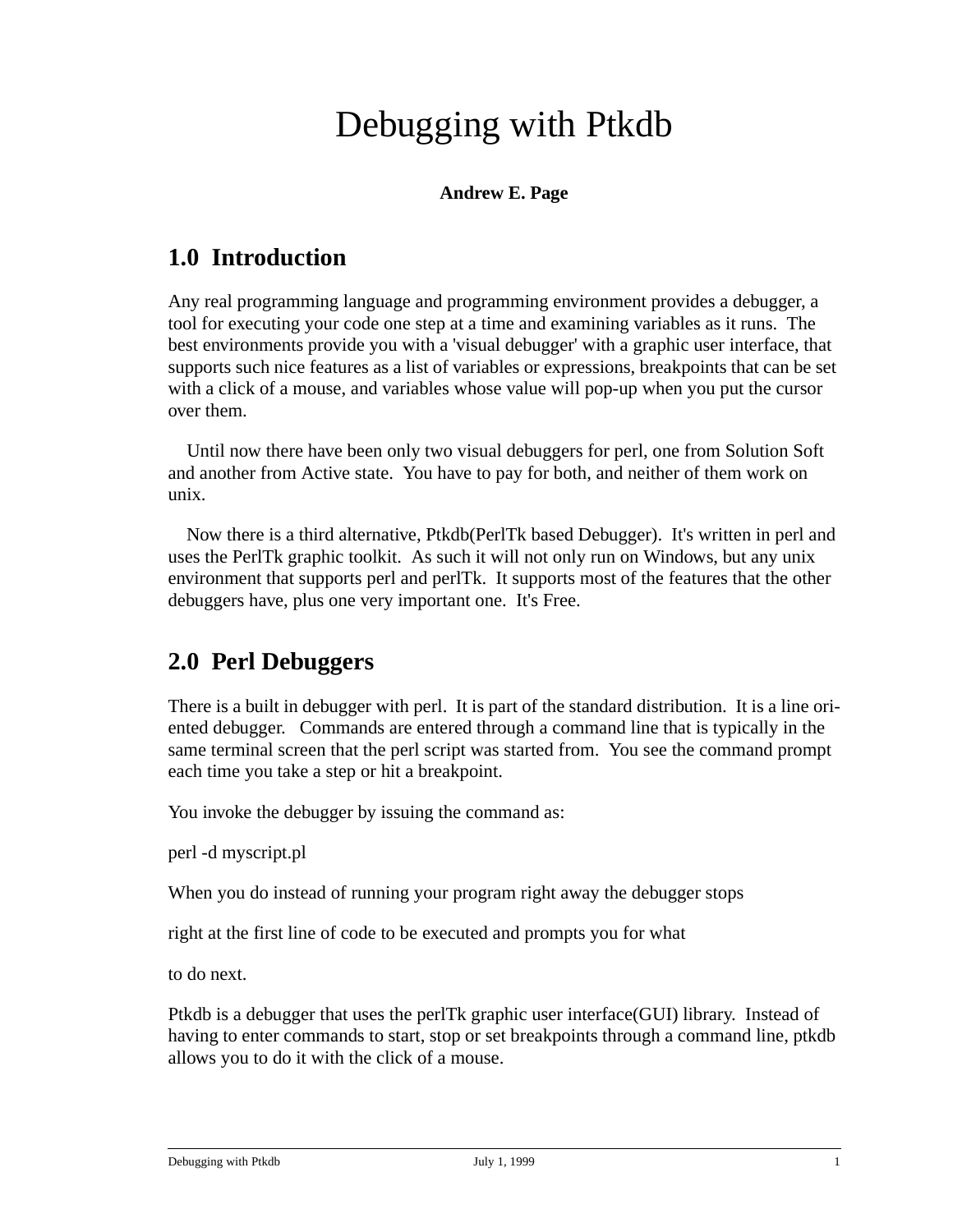# **3.0 Getting and Installing Ptkdb**

 Ptkdb can be downloaded and installed from CPAN or http://www.perl.com/CPAN/ authors/id/A/AE/AEPAGE/. The archive contains all the files needed to install ptkdb. You can use either the Makefile.PL to generate a makefile, or you can use the install\_ptkdb.pl script which uses a perlTk user interface for the installer.

1 perl Makefile.PL

2 make

3 make install

If for some reason you can't install ptkdb into the system's perl library you can run ptkdb from the directory where you are invoking perl.

1 cd myscriptdir

2 mkdir Devel

3 cp ptkdb.pm Devel

4 perl -d:ptkdb myscript.pl

 The current version of ptkdb is written entirely in perl. As such it is portable to any system that supports the perlTk library. This includes Windows 95/98/NT as well as unix.

### **4.0 Running Ptkdb**

Once ptkdb has been installed, you can debug your programs with it like this:

perl -d:ptkdb myScript.pl

When you execute this command the ptkdb window will appear and the first executable line of your script will be highlighted. At this point the debugger has stopped the script and is waiting for your command.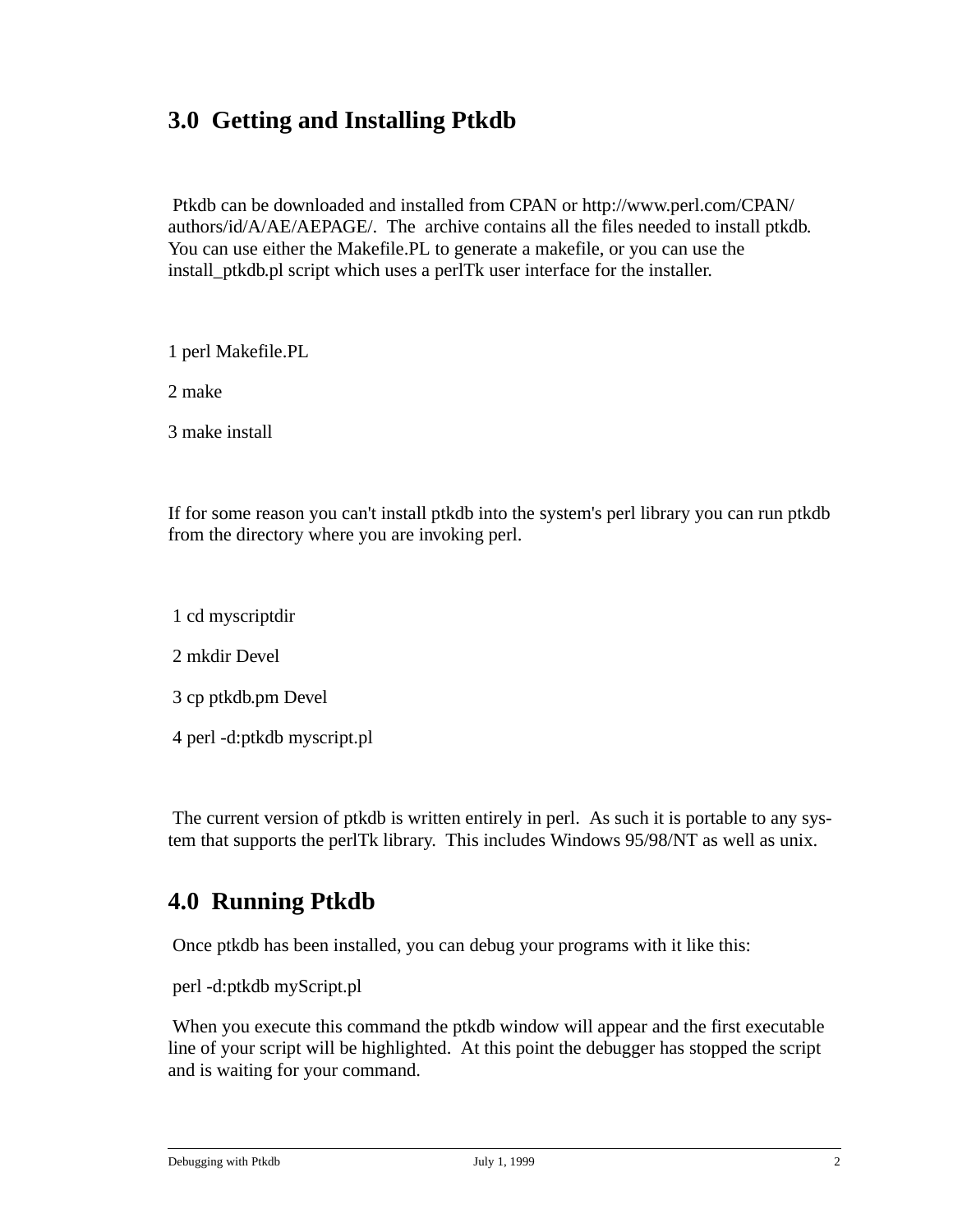If you use #! /usr/local/bin/perl or some similar method of making perl scripts executable you can add the -d:ptkdb option to invoke the debugger when the script is started.

DO NOT INVOKE it like this:

perl -d:ptkdb.pm myScript.pl

This causes an error.

# **5.0 Code Pane**

The left pane of the window is the code pane. It allows you to see the perl script that you are debugging. Each time the debugger stops when it hits a breakpoint this window automatically opens to the file and highlights the line of code. If you click on the line numbers along the side you can add or remove breakpoints. By default a line with a breakpoint will have its line shown red. Breakpoints can be disabled in the Brkpts control panel by pushing the appropriate checkbox. A disabled breakpoint will be colored green. Lines that are not breakable will be 'struck-through'.

#### **5.1 Getting Around the File**

Ptkdb has several tools that allow you to search or move through your code. At the top of the Code window there is a text entry with "Goto", "Search", and "Regex" buttons to the left. If you enter line number into text box and press the "Goto" button, the code will scroll to that line. You can search for text by entering text to search for in the entry box and pressing "Search". You can use regular expressions to search as well by pressing the "Regex" button. These features can be very helpful in finding your way around in pieces of code that others have written that you may not be familiar with. The searching and regular expression features are all part of the Tk::Text widget that comes with the perlTk library.

#### **6.0 Expression Window**

The Expression window is the 'Exprs' tab in the notebook in the right pane of the window. This presents a list of expressions. Expressions are entered into the "Enter Expr:" entry and then listed as a hierarchical list. Every time the debugger stops this list of expressions will be reevaluated and displayed. Arrays are broken down by their index, and hashes are broken down by their keys. Any array within the array, or list within a hash will also be decomposed in the same way. Double clicking on any entry will cause it to hide its members. If it is double clicked again it will redisplay it's contents. Entries can be deleted with "Delete Expression" item in the Data menu or Ctrl-d.

Another way of displaying data(for Tk800 and above) is through the "Hot Variable Balloons". When the debugger stops and you position the cursor over a variable such as \$var, %var or @var and leave it there for a second a text balloon will pop up displaying the vari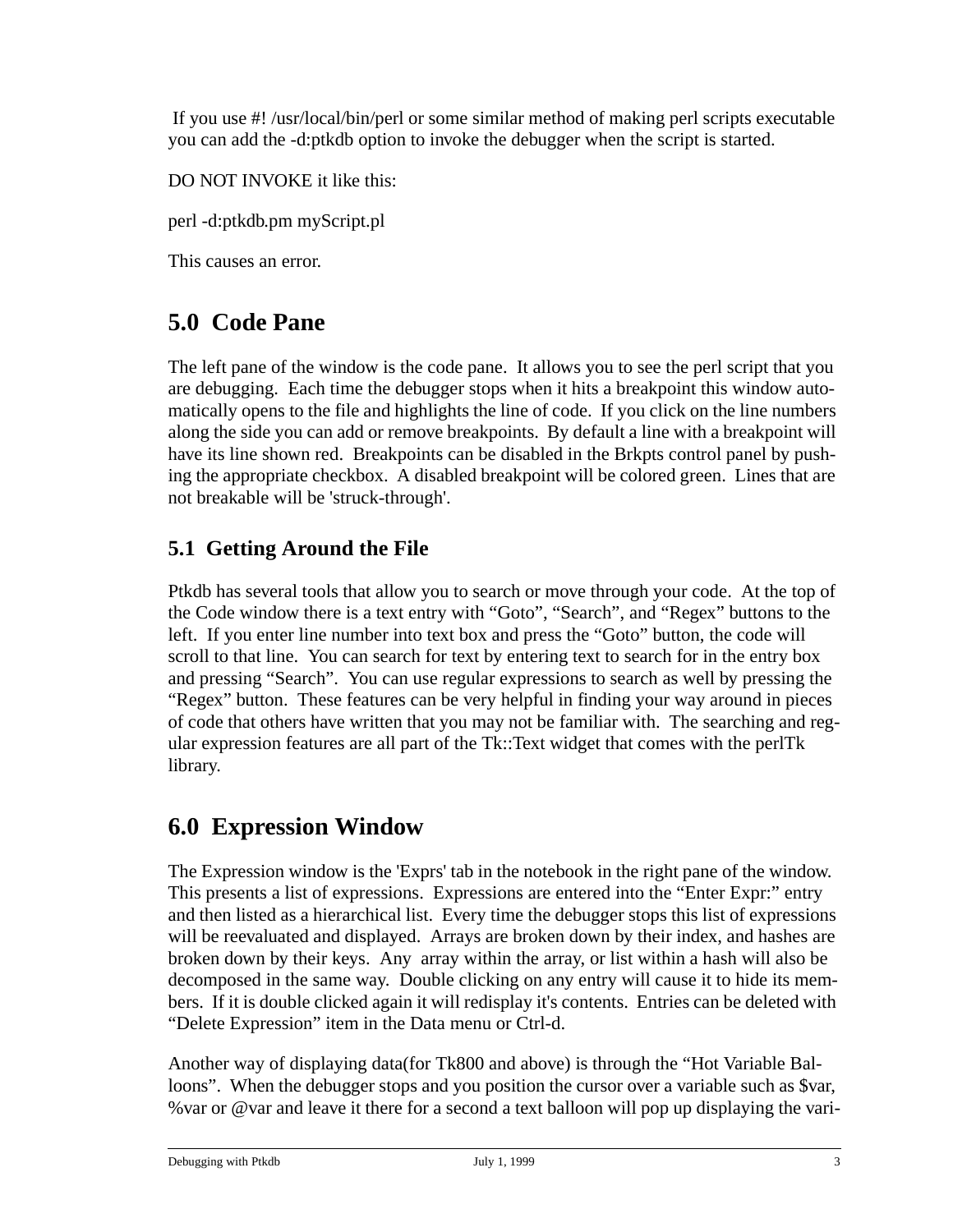ables value. If you have text selected it will evaluate the selected text as an expression and display the result. If you have Gurusamy Sarathy's Data::Dumper module(included with perl 5.005) installed, Data::Dumper will be used to format the contents of the variable. This is a convenient way to take a quick look at variables without having to have their values constantly listed.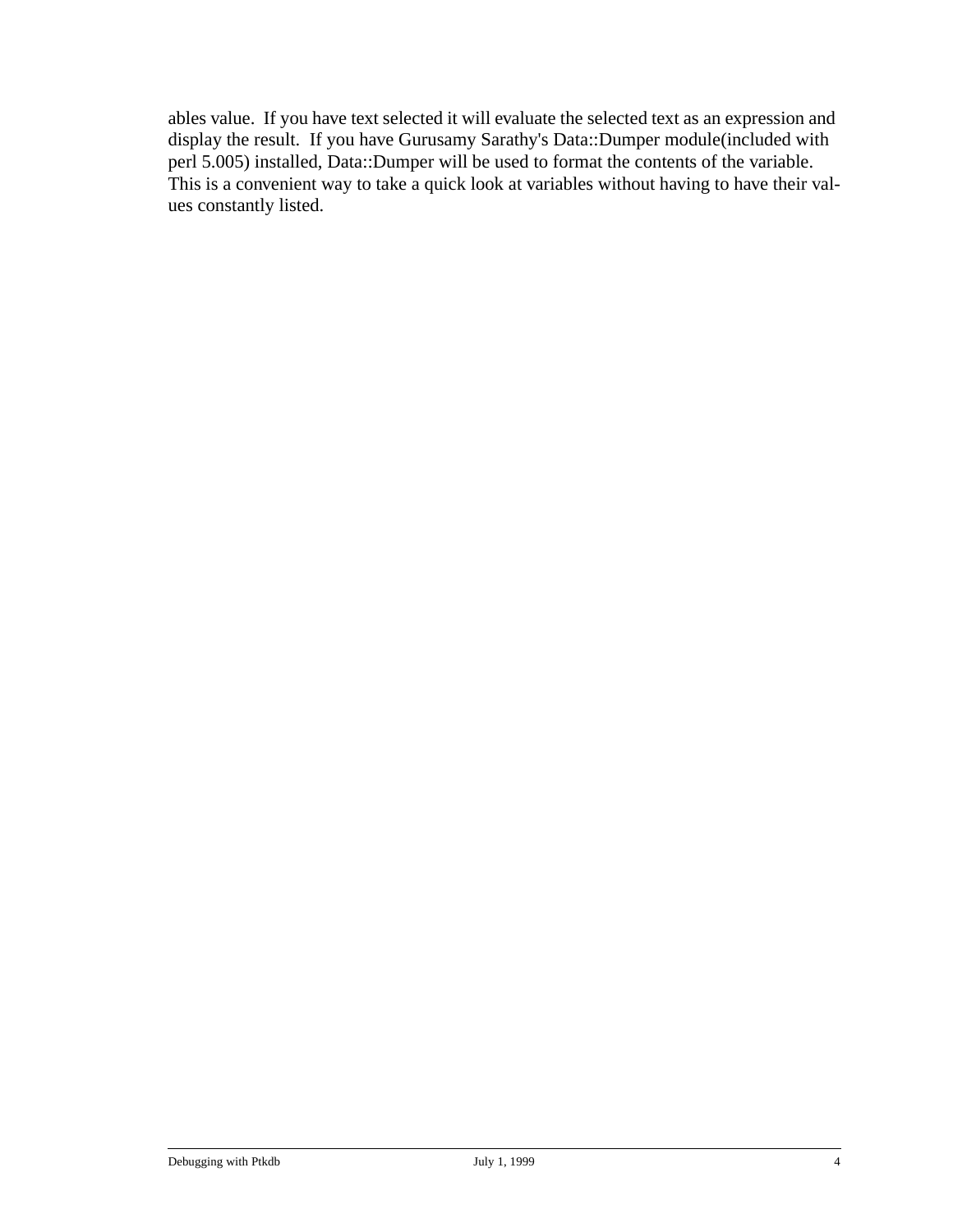| $\Box$ ol xi<br>% vars.pl<br>Bookmarks<br>St <u>a</u> ck<br>File<br>Control<br>Data                                                                                                                           |                                                              |       |                                                                                                                                                                                                                                               |  |  |                                                                                                                                                                                                                                                                                                                                                                                                                                                                                                                                           |  |  |  |
|---------------------------------------------------------------------------------------------------------------------------------------------------------------------------------------------------------------|--------------------------------------------------------------|-------|-----------------------------------------------------------------------------------------------------------------------------------------------------------------------------------------------------------------------------------------------|--|--|-------------------------------------------------------------------------------------------------------------------------------------------------------------------------------------------------------------------------------------------------------------------------------------------------------------------------------------------------------------------------------------------------------------------------------------------------------------------------------------------------------------------------------------------|--|--|--|
| Step Over<br>Step In<br>  Return<br><b>Run</b>                                                                                                                                                                |                                                              |       |                                                                                                                                                                                                                                               |  |  | Run To<br><b>Break</b>                                                                                                                                                                                                                                                                                                                                                                                                                                                                                                                    |  |  |  |
| Goto                                                                                                                                                                                                          | Search                                                       | Regex |                                                                                                                                                                                                                                               |  |  | <b>BrkPts</b><br>Subs<br>Exprs                                                                                                                                                                                                                                                                                                                                                                                                                                                                                                            |  |  |  |
| $\theta$ 0001<br>1 <del>00003</del><br>l <del>00005</del><br>1 <del>00007</del><br>l <del>00009</del><br>00011<br>1 <del>00013</del><br>  <del>00014</del><br>  <del>00015</del><br>00016<br><del>00017</del> | 00002 use strict ;<br>$00006$ \$num = 7;<br>};<br>00018 prin |       | 00004 my(\$num, \$hash, \$list, @list) ;<br> 00010 \$list = [ 'a','b','c', [1,2,3], 4,5,6 ] ;<br> 00012 \$hash = { 'field1' => 'val1',<br>'field2' => { 'field2a' => 'val2a',<br>'field2b' => 'val2b'},<br>'list1' => $[1,2,3,3a',4,5,6,7,9]$ |  |  | Quick Expr:<br>Enter Expr:<br>$$num = 7$<br>$$list = ARRAY(0x15e992c)$<br>$\mathcal{F}[0] = a$<br>$-[1] = b$<br>$\lfloor 2 \rfloor$ = c<br> -[3] = ARRAY(0x15e98c0)<br>$[0] = 1$<br>$-[1] = 2$<br>$^{L}[2] = 3$<br>$-[4] = 4$<br>$-[5] = 5$<br>$^{L}[6] = 6$<br>\$hash = HASH(0x15e9ab8)<br>$\text{field1} = \text{val1}$<br>$ \text{field2} = \text{HASH}(0x15\text{caf5c}) $<br>Ffield2a = val2a<br><sup>L</sup> field2b = val2b<br>$L$ list1 = ARRAY(0x15e9a34)<br>$-[0] = 1$<br>$-[1] = 2$<br>$-[2] = 3$<br>$-[3] = 3a$<br>$-[4] = 4$ |  |  |  |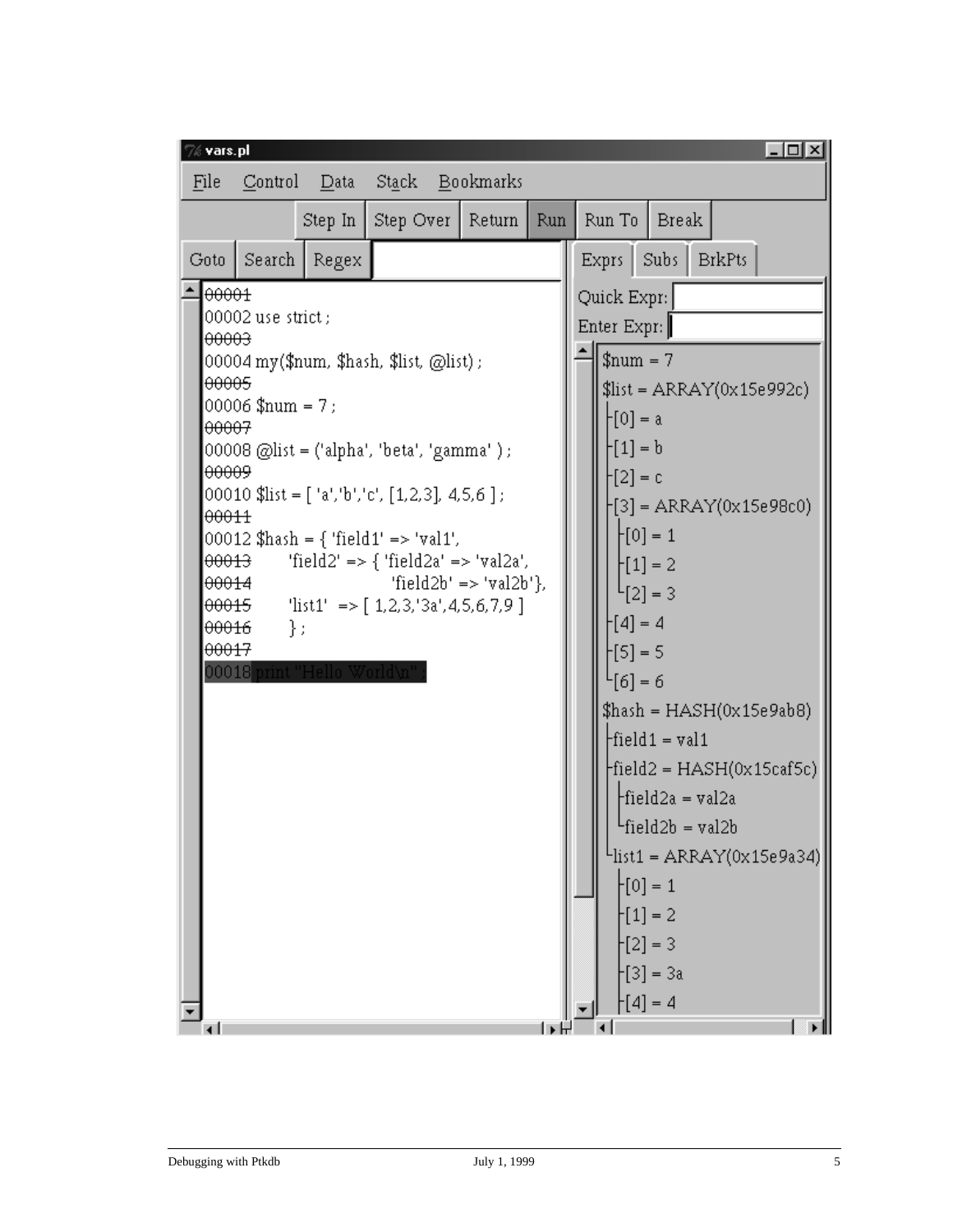# **7.0 Subs Panel**

The 'Subs' tab of the notebook brings up the subroutine panel. This panel lists all of your modules and subroutines broken down into a hierarchical list. This tends to be quite lengthy since the debugger includes the perlTk modules. The modules, sub-modules and subroutines within the modules are always arranged alphabetically. You should be able to find your own packages quite easily. There will always be the 'main' package. Scripts typically start with "main::BEGIN". The subroutines are always listed with their fully qualified names, for example: main::mySub().

| subdemo2.pl                                       | $\Box$                                         |      |  |  |  |  |  |  |  |
|---------------------------------------------------|------------------------------------------------|------|--|--|--|--|--|--|--|
| Data Stack<br>Bookmarks<br>File<br>Control        |                                                |      |  |  |  |  |  |  |  |
| Step Over<br>Step In                              | <b>Break</b><br>Run To<br>Return<br><b>Run</b> |      |  |  |  |  |  |  |  |
| Search<br>Regex<br>Goto                           | Subs<br><b>BrkPts</b><br>Exprs                 |      |  |  |  |  |  |  |  |
| 00001                                             | ∣⊤ata                                          |      |  |  |  |  |  |  |  |
| 00002 package mail ;                              | Devel                                          |      |  |  |  |  |  |  |  |
| <del>00003</del><br><del>004</del> sub a mail sub | DynaLoader                                     |      |  |  |  |  |  |  |  |
| 00005                                             | Exporter                                       |      |  |  |  |  |  |  |  |
| $00006$ }                                         | Symbol                                         |      |  |  |  |  |  |  |  |
| <del>00007</del>                                  | Tk                                             |      |  |  |  |  |  |  |  |
| <del>00000</del> package mail::subPack ;          | XEvent                                         |      |  |  |  |  |  |  |  |
| <del>00009</del><br>00010 sub a_mail_sub {        | base                                           |      |  |  |  |  |  |  |  |
| 00011                                             |                                                | mail |  |  |  |  |  |  |  |
| $00012$ }                                         |                                                |      |  |  |  |  |  |  |  |
| 00013                                             | ├mail∷a mail sub                               |      |  |  |  |  |  |  |  |
| 000141;                                           | <sup>L</sup> sub Pack                          |      |  |  |  |  |  |  |  |
| 00015<br><del>00016</del> package main ;          | <sup>L</sup> mail::subPack::a_mail_sub         |      |  |  |  |  |  |  |  |
| 00017                                             | 'main                                          |      |  |  |  |  |  |  |  |
| <del>00010</del> sub a main sub {                 | main::BEGIN=                                   |      |  |  |  |  |  |  |  |
| <del>00019</del>                                  | <sup>L</sup> main∷a_main_sub                   |      |  |  |  |  |  |  |  |
| 00020                                             | overload                                       |      |  |  |  |  |  |  |  |
| <del>00021</del> }<br><del>00022</del>            | strict                                         |      |  |  |  |  |  |  |  |
| 00023 print "Hello World\n" ;                     |                                                |      |  |  |  |  |  |  |  |
|                                                   | vars                                           |      |  |  |  |  |  |  |  |
| ⊣                                                 | $\left  \cdot \right $<br>⊬⊬                   |      |  |  |  |  |  |  |  |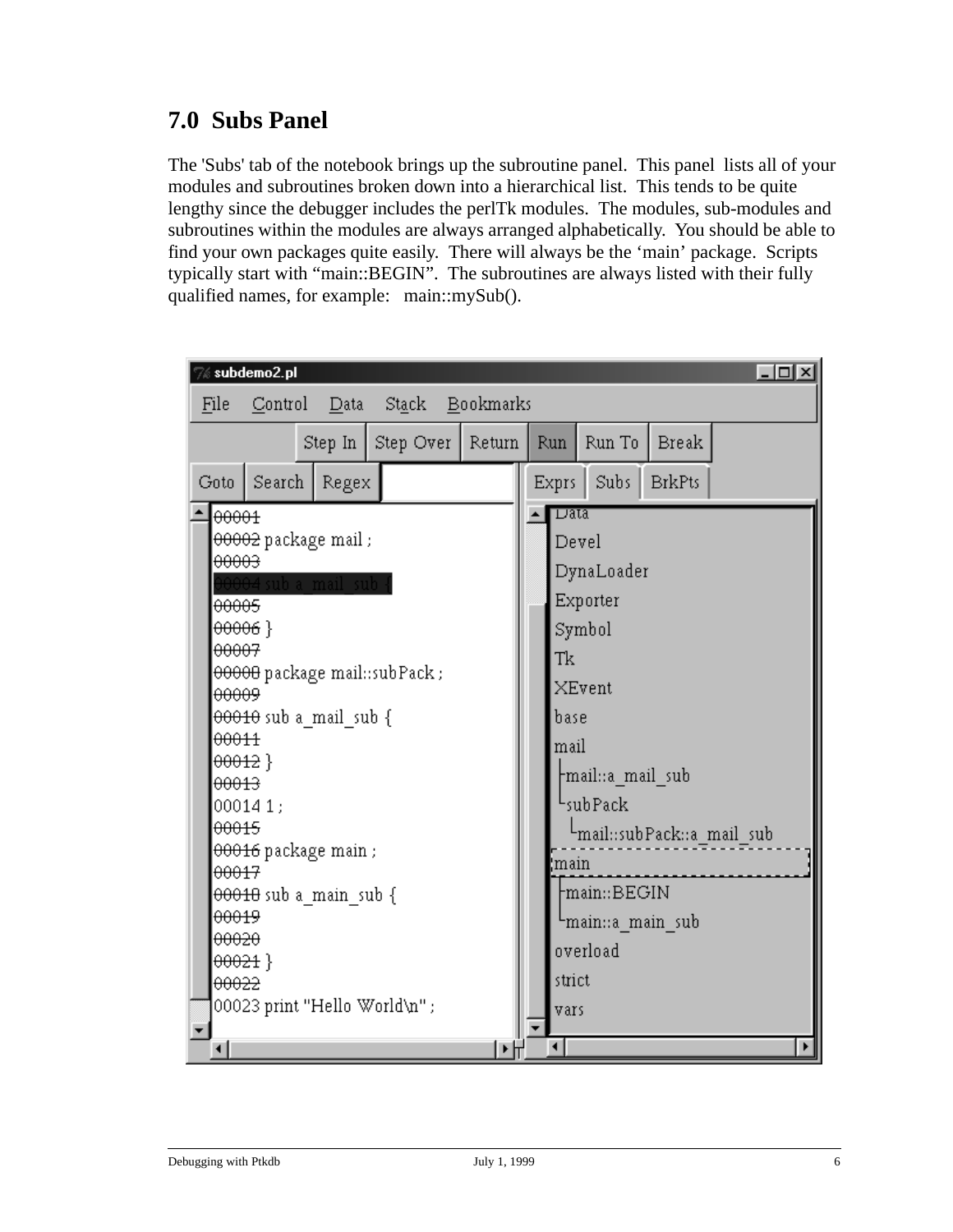# **8.0 Breakpoints**

Clicking the "BrkPts" tab brings the breakpoint control panel forward. This panel provides a list of the breakpoints that have been set. There is a check button that will allow you to disable a breakpoint. If the breakpoint is disabled then the debugger will not stop there. There are also control buttons to delete the breakpoint or to goto the file and line where the breakpoint is set. There is an entry box for a controlling expression. Each time the program reaches the breakpoint the debugger will evaluate the expression, if it is 'true', not 'undef' and not 0 then the debugger will stop the program there, otherwise it will continue without stopping until it reaches this point again and rechecks the expression.

TIP: When debugging a program and you want it to stop at a certain point in a loop where  $X = N$ , or some other condition, use a condition that will make it stop at the next iteration as well, such as  $X = N$ . This way if you to 'go around again' to have another look, you can just press run. For small programs this is not much help, but for large complex scripts, it can save alot of time. Remember, the conditional will be checked each time the breakpoint is hit.

|                                                                                                                                                                                                                                                                   | subdemo.pl |         |           |           |                                                                                                                                                |        |               |  | $  \_ \square  \times$ |
|-------------------------------------------------------------------------------------------------------------------------------------------------------------------------------------------------------------------------------------------------------------------|------------|---------|-----------|-----------|------------------------------------------------------------------------------------------------------------------------------------------------|--------|---------------|--|------------------------|
| File                                                                                                                                                                                                                                                              | Control    | Data    | Stack     | Bookmarks |                                                                                                                                                |        |               |  |                        |
|                                                                                                                                                                                                                                                                   |            | Step In | Step Over | Return    | <b>Run</b>                                                                                                                                     | Run To | <b>Break</b>  |  |                        |
| Goto                                                                                                                                                                                                                                                              | Search     | Regex   |           |           | Exprs                                                                                                                                          | Subs   | <b>BrkPts</b> |  |                        |
| 00001<br>00002 use strict ;<br>$ 00003 \text{ my}(\text{\$i})$ ;<br>00004<br>$ 00005$ for(\$i = 0 ; \$i < 10 ; \$i+ <u>+ ) {</u><br>$$i = '5'$<br>00006<br>print "\\$i now eq<br><del>00007</del> }<br>00000<br>00009 print "Loop completed \\$i = \$i\n";<br>▼₩≛ |            |         |           |           | $\operatorname{Goto}$<br>Delete<br>$\nabla$ subdemo.pl:6<br>Cond: $ $i > 4$<br>Delete<br>$\operatorname{Goto}$<br>$\Box$ subdemo.pl:9<br>Cond: |        |               |  |                        |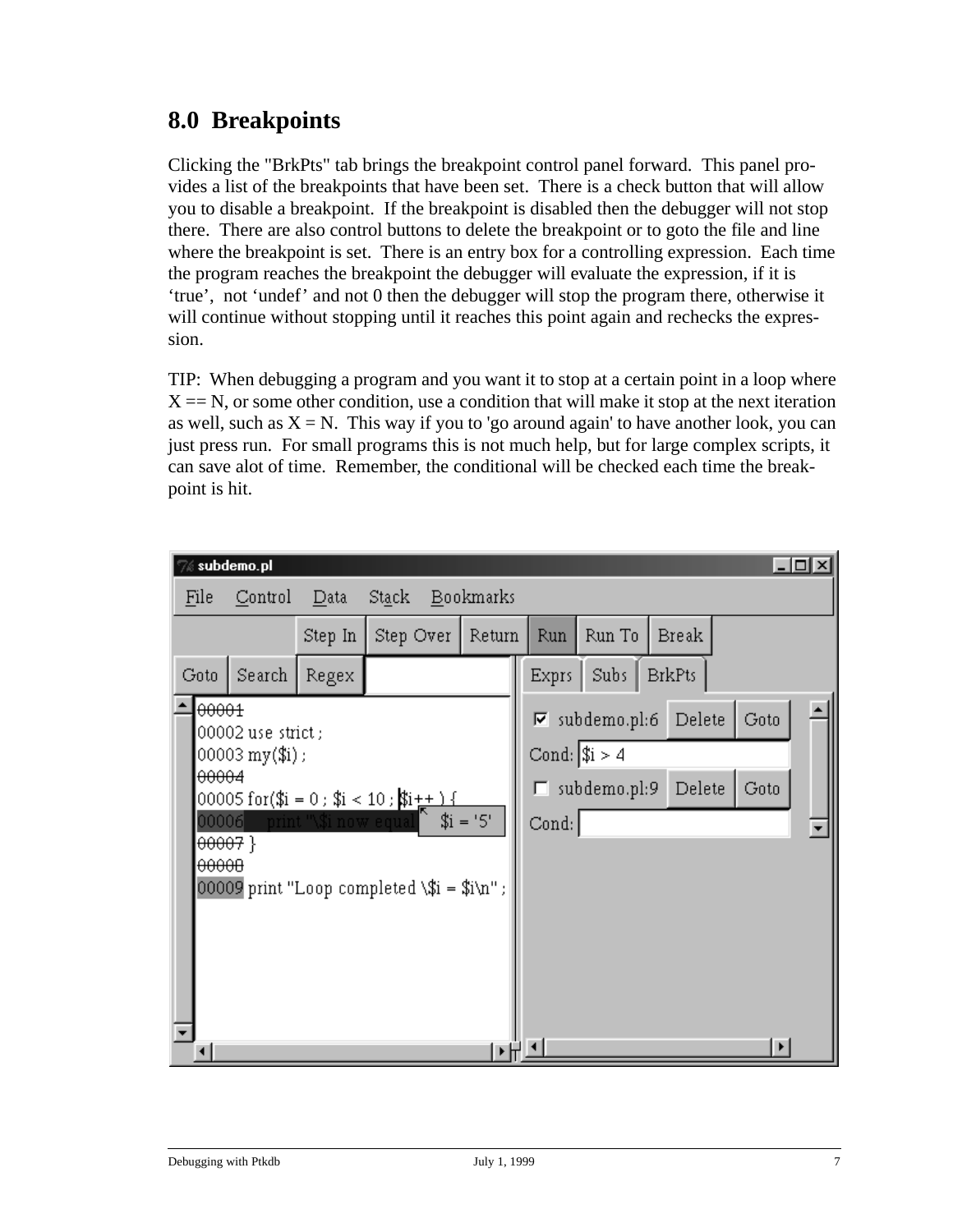# **9.0 Customizing Ptkdb**

#### **9.1 Startup File**

When ptkdb starts up it checks for three startup files. A system startup file, a user's startup file in the \$HOME directory, and a startup file that is in the directory in which perl was started. Each of these files can contain a perl script that will be run before the debugger stops at the first line of the program. Ptkdb also provides functions that can be called to set breakpoints, set conditions, enter expressions and customize the text in the code pane. Refer to the ptkdb POD section or man page for documentation.

#### **9.2 Xresources**

 Many of the 'look' and feel aspects of ptkdb can be controlled with Xresources. This can include the fonts that are used and the colors that show breakpoints. See the man page on xrdb for instructions for customizing Xresources. Windows users can now add Xresources for versions Tk800.012 and above. Fonts can be selected with the xfontsel program under Xwindows.

 For example, say you wish to change the font that the code is displayed in. Open the .Xdefaults or .Xresources

file in your \$ENV{'HOME'} directory and add the following line:

ptkdb.frame2.frame1.rotext.font: fixed

 Change 'fixed' to whatever font specification you would like to use. Other fonts can be set individually, or you can use ptkdb\*font to specify all of them. The man page contains a commented example section of .Xdefaults that you can use as a guide.

### **10.0 Advanced Uses of Ptkdb**

#### **10.1 Debugging Web/CGI Scripts With Ptkdb**

 One of the most valuable uses of ptkdb is that it can be used to debug perl CGI pages as they run on a web server. In fact, if you're server is unix based and with a properly configured script it can be used to debug these scripts across a network. It is able to do this by virtue of the fact that it is using a graphic display as its interface. This can not be done with the default debugger since it's interface is the same stream as the http server that is receiving the CGI scripts output.

#### **10.1.1 System Requirements**

 One of the most valuable features of ptkdb is that it can be used to debug perl CGI pages as they run on a web server. In fact, if you're server is unix based and with a properly con